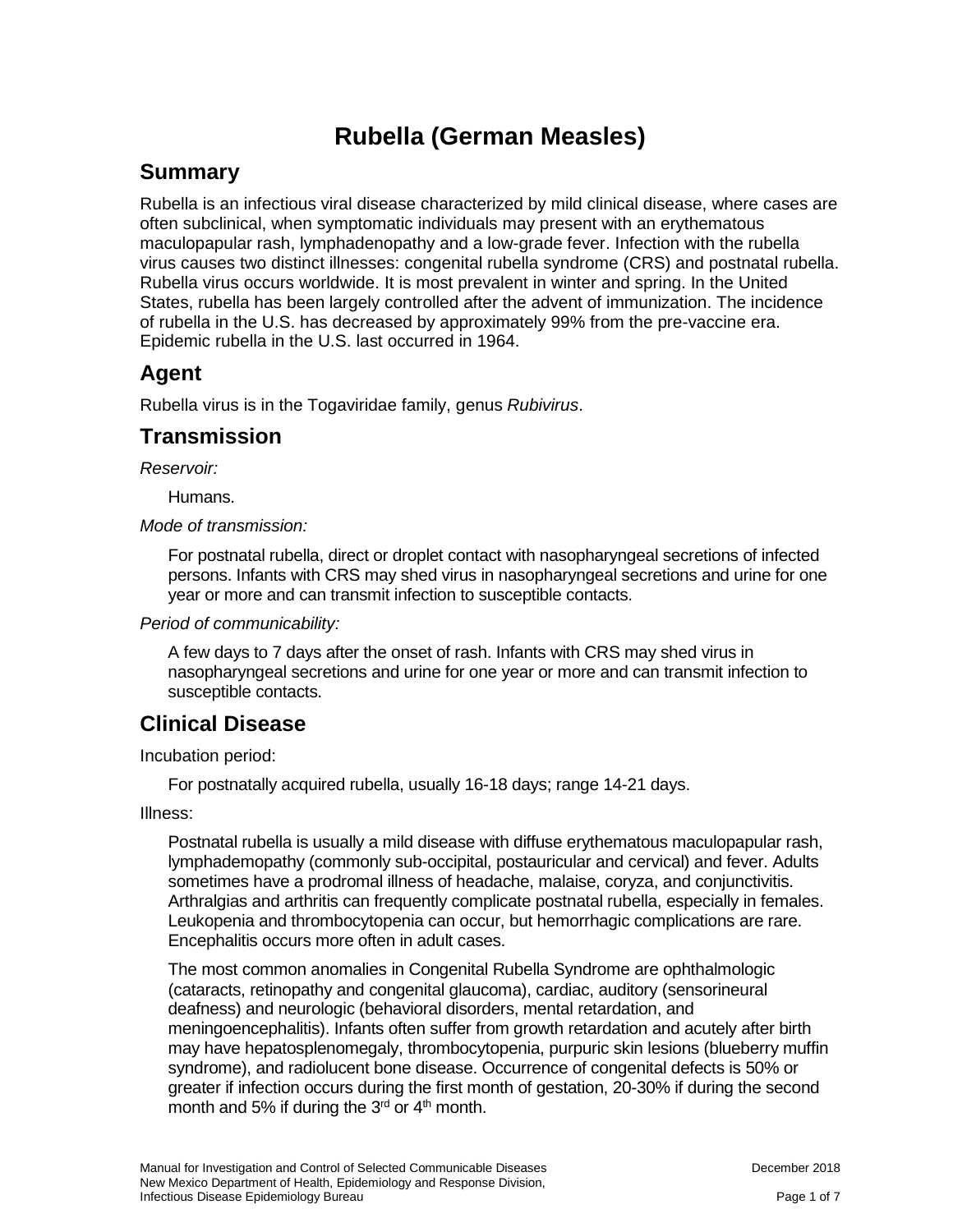# **Laboratory Diagnosis**

Serology is usually used for diagnosis. A positive rubella-specific IgM antibody or a significant rise in rubella-specific IgG antibody is indicative of infection. Sera should be collected as early as possible, but within 7-10 days of illness onset and then 2-3 weeks later for convalescent titers. Serum rubella IgM test results can be falsely positive in persons with other viral infections (e.g., acute infection with Epstein-Barr virus [infectious mononucleosis], recent cytomegalovirus infection, and parvovirus infection) or in the presence of rheumatoid factor.

Congenital infection can be confirmed by rubella-specific IgM in a newborn infant, but also by stable or rising rubella-specific IgG over several months.

Rubella virus can be detected using appropriate cell culture from nasal specimens, throat swabs, blood, urine, or cerebrospinal fluid (particularly in CRS).

Polymerase chain reaction (PCR) for rubella virus may be available from some laboratories.

#### **Treatment**

Supportive.

### **Surveillance**

Case Definition:

*Laboratory criteria*- rubella infection confirmed by one or more of the following laboratory tests:

- Isolation of rubella virus:
- Detection of rubella-virus specific nucleic acid by polymerase chain reaction or
- IgG seroconversion or a significant rise between acute- and convalescent-phase titers in serum rubella IgG antibody level by any standard serologic assay or
- Positive serologic test for rubella IgM antibody (not explained by MMR vaccination during the previous 6-45 days and not otherwise ruled out by more specific testing in a public health laboratory).

Serum rubella IgM test results that are false positives have been reported in persons with other viral infections (e.g., acute infection with Epstein-Barr virus (infectious mononucleosis), recent cytomegalovirus infection, and parvovirus infection) or in the presence of rheumatoid factor.

*Confirmed-*A laboratory confirmed case with or without symptoms, or a person epilinked to a laboratory confirmed case of rubella, or a case with illness characterized by all of the following:

- Acute onset of generalized maculopapular rash;
- Temperature greater than 99.0°F or 37.2°C;
- Arthralgia, arthritis, lymphadenopathy, or conjunctivitis;

*Probable* - In the absence of a more likely diagnosis, an illness characterized by all of the following:

• Acute onset of generalized maculopapular rash; and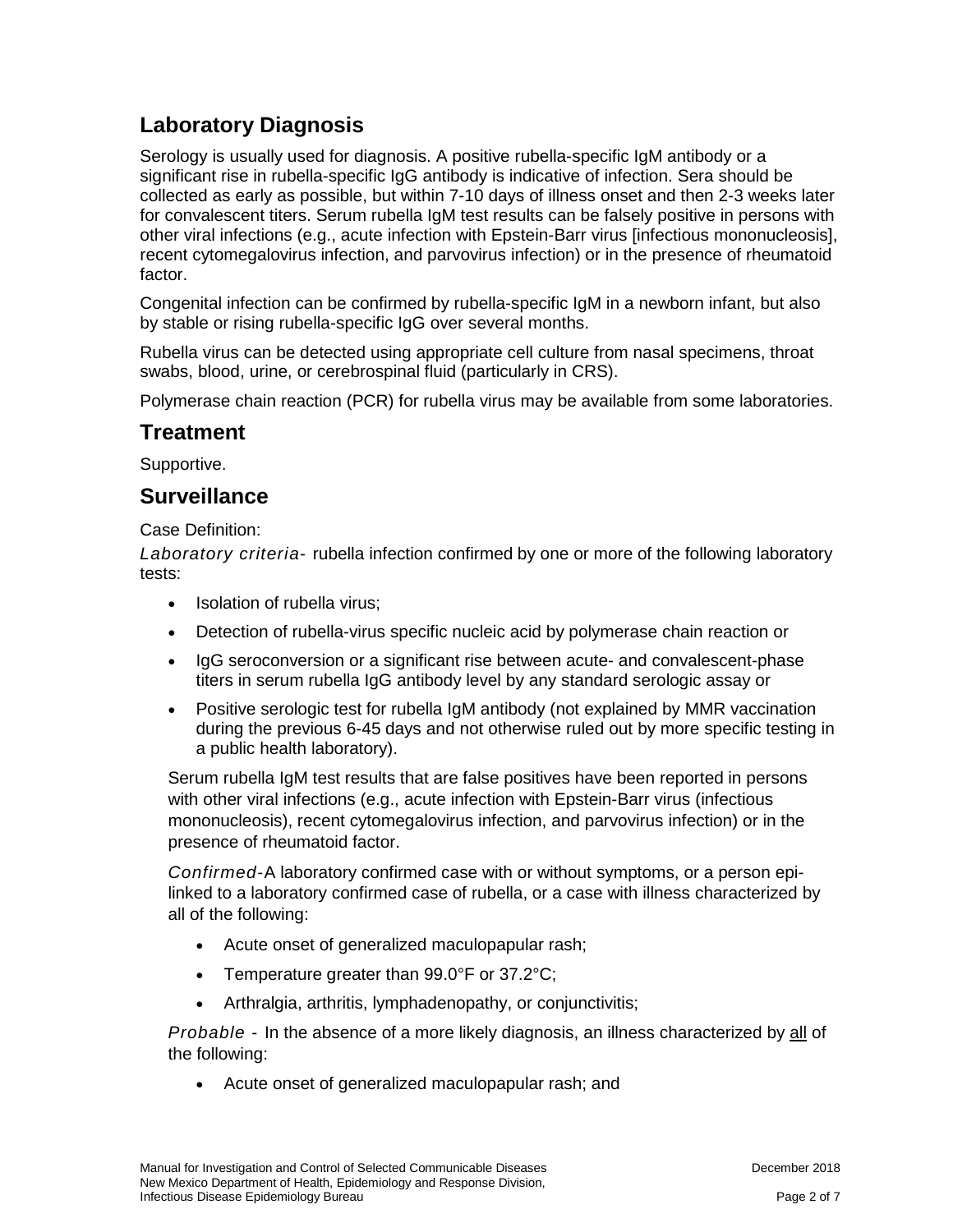- Temperature greater than 99.0° F or 37.2° C, if measured; and
- Arthralgia, arthritis, lymphadenopathy, or conjunctivitis; and
- Lack of epidemiologic linkage to a laboratory confirmed case of rubella; and
- Noncontributory or no serologic or virologic testing.

*Suspected* - Any generalized rash illness of acute onset that does not meet the criteria for probable or confirmed rubella or any other illness.

#### **Epidemiologic Classification**

*Internationally imported case:* An internationally imported case is defined as a case in which rubella results from exposure to rubella virus outside the U.S. This is evidenced by at least some of the exposure period (12–23 days before rash onset) occurring outside the U.S. and the onset of rash within 23 days of entering the United States (U.S.) and no known exposure to rubella in the U.S. during that time. All other cases are considered U.S.-acquired cases.

*U.S.-acquired case:*A U.S.-acquired case is defined as a case in which the patient had not been outside the United States during the 23 days before rash onset or was known to have been exposed to rubella within the U.S. These cases are subclassified into four mutually exclusive groups:

- Import-linked case: Any case in a chain of transmission that is epidemiologically linked to an internationally imported case.
- Imported-virus case: Any case for which an epidemiologic link to an internationally imported case was not identified but for which viral genetic evidence indicates an imported rubella genotype (i.e., a genotype that is not occurring within the U.S. in a pattern indicative of endemic transmission). An endemic genotype is the genotype of any rubella virus that occurs in an endemic chain of transmission (i.e., lasting ≥12 months). Any genotype that is found repeatedly in U.S.-acquired cases should be thoroughly investigated as a potential endemic genotype, especially if the cases are closely related in time or location.
- Endemic case: A case for which epidemiological or virological evidence indicates an endemic chain of transmission. Endemic transmission is defined as a chain of rubella virus transmission continuous for ≥12 months within the U.S.
- Unknown source case: A case for which an epidemiological or virological link to importation or to endemic transmission within the U.S. cannot be established after a thorough investigation. These cases must be carefully assessed epidemiologically to assure that they do not represent a sustained U.S.-acquired chain of transmission or an endemic chain of transmission within the U.S.

Internationally imported, import-linked, and imported-virus cases are considered collectively to be import-associated cases. States may also choose to classify cases as "out-of-stateimported" when imported from another state in the U.S. For national reporting, however, cases will be classified as either internationally imported or U.S.-acquired.

#### **Congenital Rubella Syndrome Case Definition:**

*Clinical case definition* - An illness, usually manifesting in infancy, resulting from rubella infection *in utero* and characterized by signs or symptoms from the following categories: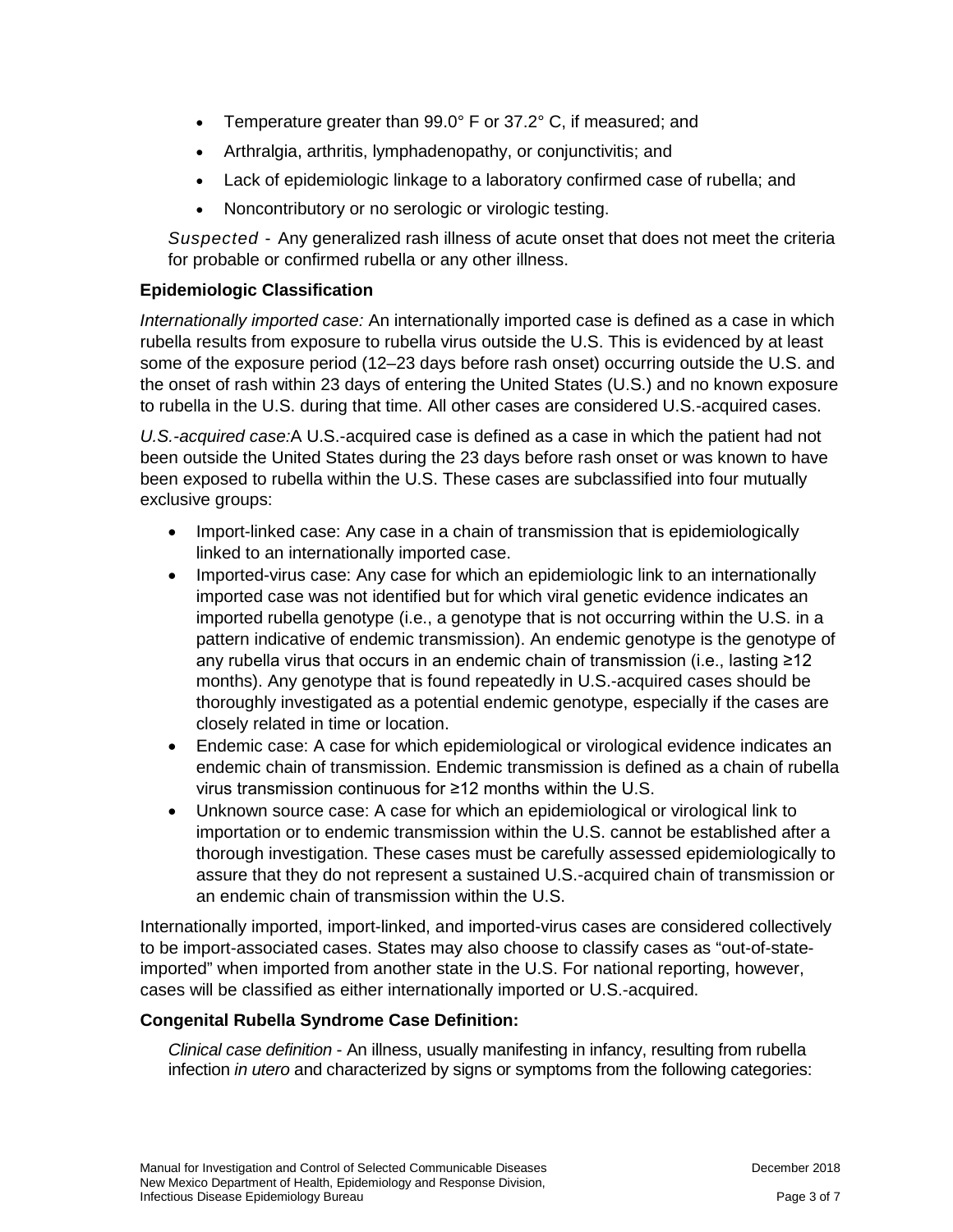- o Cataracts/congenital glaucoma, congenital heart disease (most commonly patent ductus arteriosus or peripheral pulmonary artery stenosis), hearing impairment, pigmentary retinopathy.
- o Purpura, hepatosplenomegaly, jaundice, microcephaly, developmental delay, meningoencephalitis, radiolucent bone disease.
- o Presence of any congenital defect(s) or laboratory data consistent with congenital rubella infection. Infants with congenital rubella syndrome usually present with more than one sign or symptom consistent with congenital rubella infection. However, infants may present with a single defect. Hearing impairment is the most common single defect.

*Laboratory criteria* - Isolation of rubella virus from clinical specimen, or infant rubellaspecific IgG antibody level that persists at a higher level and for a longer period than expected from passive transfer of maternal antibody or positive serologic test for rubellaspecific IgM antibody or positive PCR from a clinical specimen.

*Confirmed* - A clinically consistent case that is laboratory confirmed.

*Probable* - A case that is not laboratory confirmed and that has any two complications listed in bullet one of the clinical case definition; or one complication from bullet one and one from the second bullet and lacks evidence of any other etiology.

*Suspected* - A case with some compatible clinical findings but does not meet the criteria for a probable case.

*Infection only* - A case that demonstrates laboratory evidence of infection, but without any clinical symptoms or signs.

#### **Epidemiologic Classification of Internationally-Imported and U.S.-Acquired**

Congenital Rubella Syndrome cases will be classified epidemiologically as internationally imported or U.S.-acquired, according to the source of infection in the mother, using the definitions below, which parallel the classifications for rubella cases.

*Internationally imported case:* To be classified as an internationally imported CRS case, the mother must have acquired rubella infection outside the U.S. or in the absence of documented rubella infection, if the mother was outside the U.S. during the period when she may have had exposure to rubella that affected her pregnancy (from 21 days before conception and through the first 24 weeks of pregnancy).

*U.S. -acquired case:* A U.S.-acquired case is one in which the mother acquired rubella from an exposure in the U.S. U.S.-acquired cases are subclassified into four mutually exclusive groups:

- Import-linked case**:** Any case in a chain of transmission that is epidemiologically linked to an internationally imported case.
- Import-virus case**:** A case for which an epidemiologic link to an internationally imported case was not identified but for which viral genetic evidence indicates an imported rubella genotype (i.e., a genotype that is not occurring within the U.S. in a pattern indicative of endemic transmission). An endemic genotype is the genotype of any rubella virus that occurs in an endemic chain of transmission (i.e., lasting ≥12 months). Any genotype that is found repeatedly in U.S.-acquired cases should be thoroughly investigated as a potential endemic genotype, especially if the cases are closely related in time or location.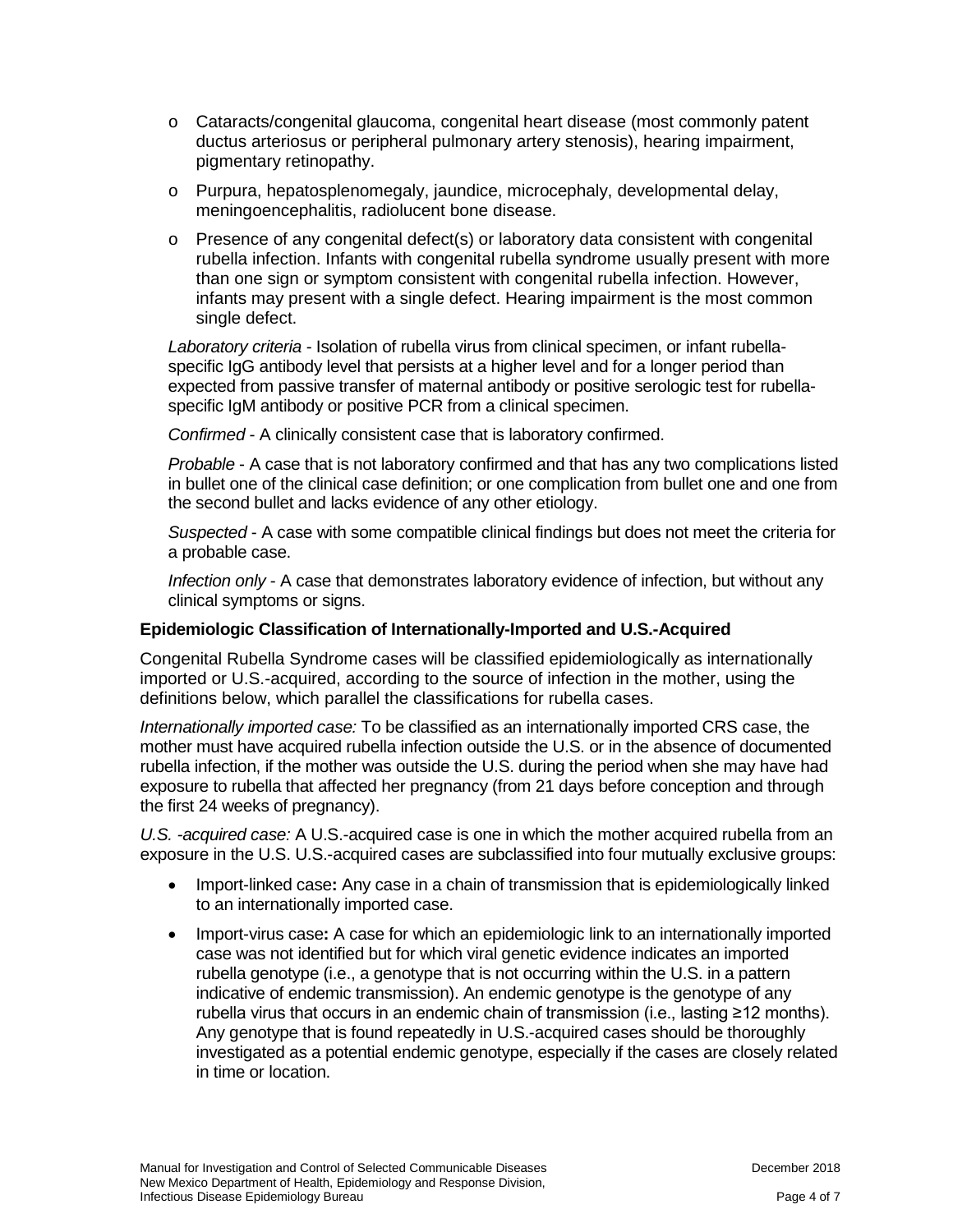- Endemic case**:** A case for which epidemiological or virological evidence indicates an endemic chain of transmission. Endemic transmission is defined as a chain of rubella virus transmission continuous for ≥12 months within the U.S.
- Unknown source case**:** A case for which an epidemiological or virological link to importation or to endemic transmission within the U.S. cannot be established after a thorough investigation. These cases must be carefully assessed epidemiologically to assure that they do not represent a sustained U.S.-acquired chain of transmission or an endemic chain of transmission within the U.S.

Internationally imported, import-linked, and imported-virus cases are considered collectively to be import-associated cases.

Reporting: Report all suspected or confirmed cases of rubella or CRS to the Epidemiology and Response Division (ERD) at 505-827-0006. Information needed includes: patient's name, age, sex, race, ethnicity, home address, home phone number, occupation, and health care provider.

Case Investigation:

Complete the CDC Rubella Surveillance Worksheet and mail to the Epidemiology and Response Division, P.O. Box 26110, Santa Fe, New Mexico 87502-6110, or fax to 505- 827-0013. Investigation information should also be entered in NM-EDSS per established procedures.

#### **Control Measures**

The goal of controlling rubella infections is to prevent birth defects in the fetuses of susceptible mothers.

- 1. Case management
	- 1.1. Isolation: Standard and droplet precautions are recommended for seven days following the onset of rash. Contact precautions are required for up to one year for children with CRS, unless nasopharyngeal and urine cultures after three months of age are repeatedly negative.
	- 1.2. Prophylaxis: Not applicable.
- 2. Contact management
	- 2.1. Isolation: None required.
	- 2.2. All contacts should be traced with particular attention to pregnant or potentially pregnant contacts.
	- 2.3. Pregnant contacts should be tested for rubella susceptibility or early infection.
	- 2.4. Prophylaxis: Immune globulin (IG) has been used for post-exposure prophylaxis in early pregnancy for exposed susceptible women in whom termination of pregnancy is not an option. If given early after exposure in the first trimester, IG may modify or suppress signs and symptoms; however, the benefits of using rubella specific IG is unknown.
	- 2.5. Immunization of contacts, while not contraindicated (except during pregnancy when live virus immunization should not be used), may not necessarily prevent infection or illness.
- 3. Prevention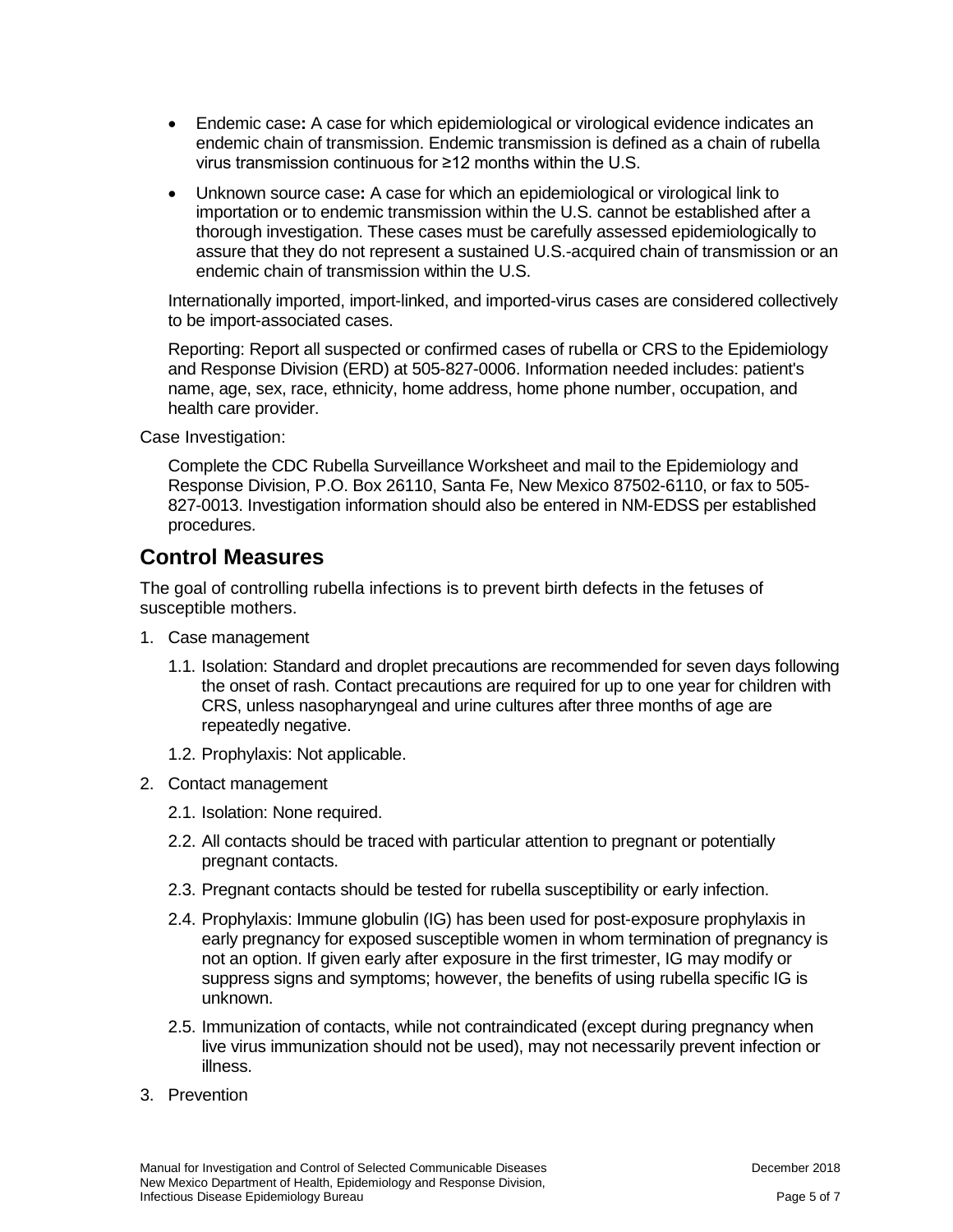- 3.1. Routine immunization is the primary mechanism to control rubella infection. Rubella vaccine is a live, attenuated virus vaccine. Typically, it is combined with measles and mumps into the MMR vaccine. The immunization is recommended for children aged 12-15 months, followed by a second immunization preferably at 4-6 years of age or 11- 12 years of age. Over 95% of those vaccinated aged 12 months and older develop serologic evidence of rubella immunity after a single dose.
- 3.2. Emphasis should be placed on the immunization of at-risk persons, including health care workers, child care workers, other persons who have contact with young children or congregate at institutions (e.g., colleges, military sites), and foreign-born persons (especially women of reproductive age). Those persons who have not received at least one dose of vaccine or who have no serologic evidence of immunity are considered susceptible and should be immunized with MMR vaccine.
- 3.3. Postnatal rubella cases occurring in the first trimester of pregnancy should be counseled concerning risk to the fetus.

# **Managing Rubella in Child Care Centers and Schools**

Adults or children with postnatal rubella should be excluded from work, school, or child care for seven days following the onset of rash.

All persons having contact with a child with CRS should be assured to be immune to rubella. CRS children can shed virus for prolonged periods (up to one year of age). Children with CRS in child care should be considered contagious until they are at least one year old, unless nasopharyngeal and urine cultures are repeatedly negative for rubella virus.

#### **References**

American Academy of Pediatrics. In: Kimberlin, DW, et al eds. Red Book: 2018 Report of the Committee on Infectious Diseases. 31st ed. Itasca, IL: American Academy of Pediatrics; 2018.

Heymann D, ed. Control of Communicable Diseases Manual. 19th ed. Washington, DC: American Public Health Association; 2008.

Centers for Disease Control and Prevention. *Epidemiology and Prevention of Vaccine-Preventable Diseases*. William Atkinson, MD, MPH; Charles (Skip) Wolfe; Jennifer Hamborsky, MPH, CHES, eds. 12th ed. Washington DC: Public Health Foundation, May 2012.